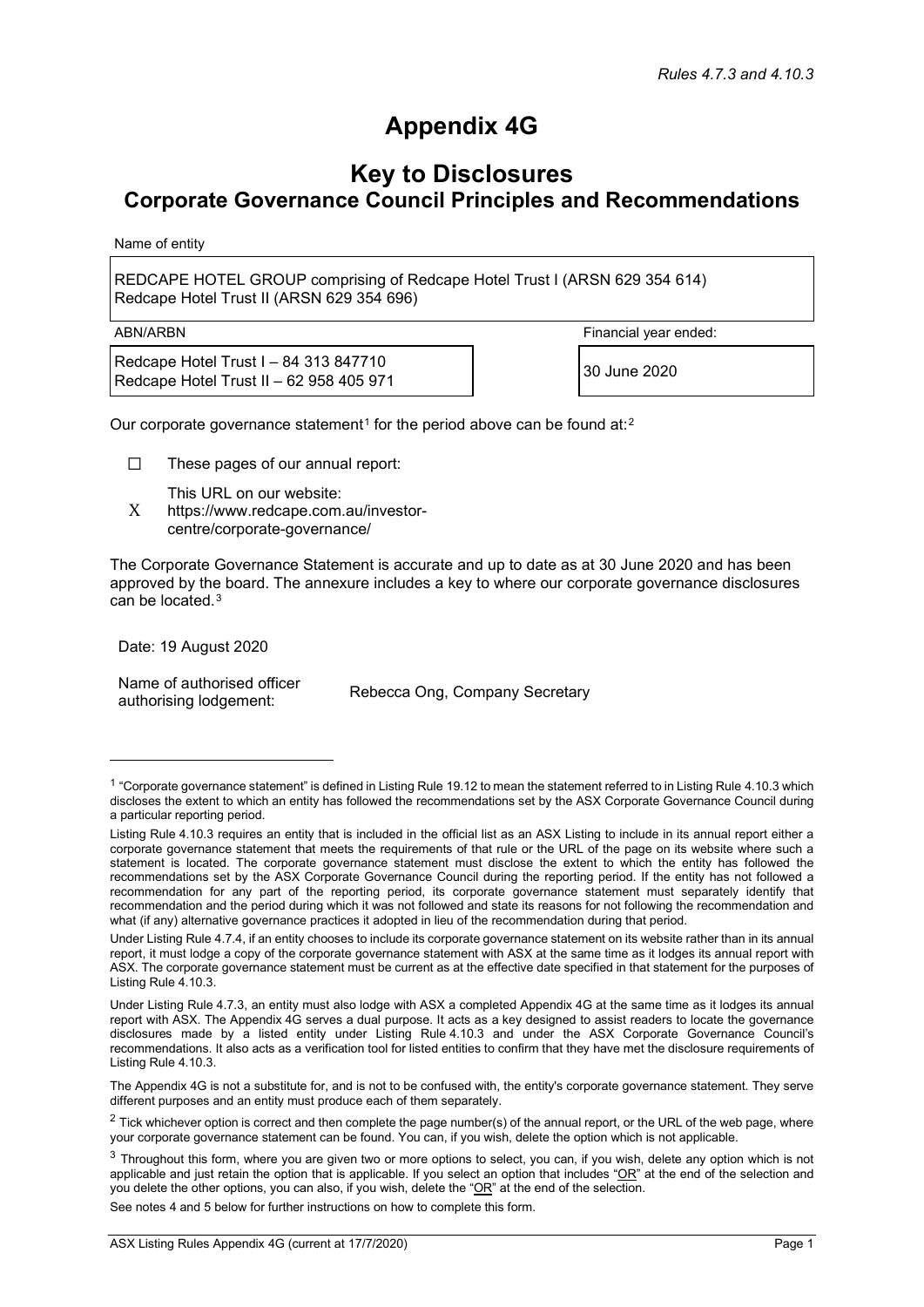## <span id="page-1-1"></span><span id="page-1-0"></span>**ANNEXURE – KEY TO CORPORATE GOVERNANCE DISCLOSURES**

| <b>Corporate Governance Council recommendation</b> |                                                                                                                                                                                                                                                                                                                                                     | Where a box below is ticked, $4$ we have followed the<br>recommendation in full for the whole of the period above. We<br>have disclosed this in our Corporate Governance Statement: | Where a box below is ticked, we have NOT followed the<br>recommendation in full for the whole of the period above. Our<br>reasons for not doing so are: <sup>5</sup> |
|----------------------------------------------------|-----------------------------------------------------------------------------------------------------------------------------------------------------------------------------------------------------------------------------------------------------------------------------------------------------------------------------------------------------|-------------------------------------------------------------------------------------------------------------------------------------------------------------------------------------|----------------------------------------------------------------------------------------------------------------------------------------------------------------------|
|                                                    | <b>PRINCIPLE 1 – LAY SOLID FOUNDATIONS FOR MANAGEMENT AND OVERSIGHT</b>                                                                                                                                                                                                                                                                             |                                                                                                                                                                                     |                                                                                                                                                                      |
| 1.1                                                | A listed entity should have and disclose a board charter setting<br>out:<br>the respective roles and responsibilities of its board and<br>(a)<br>management; and<br>those matters expressly reserved to the board and those<br>(b)<br>delegated to management.                                                                                      | X<br>and we have disclosed a copy of our board charter at:<br>https://www.redcape.com.au/investor-centre/corporate-governance/                                                      | set out in our Corporate Governance Statement OR<br>$\Box$<br>we are an externally managed entity and this recommendation<br>is therefore not applicable             |
| 1.2                                                | A listed entity should:<br>undertake appropriate checks before appointing a director or<br>(a)<br>senior executive or putting someone forward for election as<br>a director: and<br>provide security holders with all material information in its<br>(b)<br>possession relevant to a decision on whether or not to elect<br>or re-elect a director. | X                                                                                                                                                                                   | set out in our Corporate Governance Statement OR<br>$\Box$<br>we are an externally managed entity and this recommendation<br>$\Box$<br>is therefore not applicable   |
| 1.3                                                | A listed entity should have a written agreement with each director<br>and senior executive setting out the terms of their appointment.                                                                                                                                                                                                              | $\boldsymbol{\mathsf{X}}$                                                                                                                                                           | set out in our Corporate Governance Statement OR<br>$\Box$<br>we are an externally managed entity and this recommendation<br>is therefore not applicable             |
| 1.4                                                | The company secretary of a listed entity should be accountable<br>directly to the board, through the chair, on all matters to do with<br>the proper functioning of the board.                                                                                                                                                                       | X                                                                                                                                                                                   | set out in our Corporate Governance Statement OR<br>└<br>we are an externally managed entity and this recommendation<br>$\Box$<br>is therefore not applicable        |

<sup>&</sup>lt;sup>4</sup> Tick the box in this column only if you have followed the relevant recommendation in full for the whole of the period above. Where the recommendation has a disclosure obligation attached, you must insert the location where that disclosure has been made, where indicated by the line with "*insert location*" underneath. If the disclosure in question has been made in your corporate governance statement, you need only insert "our corporate governance statement". If the disclosure has been made in your annual report, you should insert the page number(s) of your annual report (eg "pages 10-12 of our annual report"). If the disclosure has been made on your website, you should insert the URL of the web page where the disclosure has been made or can be accessed (eg "www.entityname.com.au/corporate governance/charters/").

<sup>&</sup>lt;sup>5</sup> If you have followed all of the Council's recommendations in full for the whole of the period above, you can, if you wish, delete this column from the form and re-format it.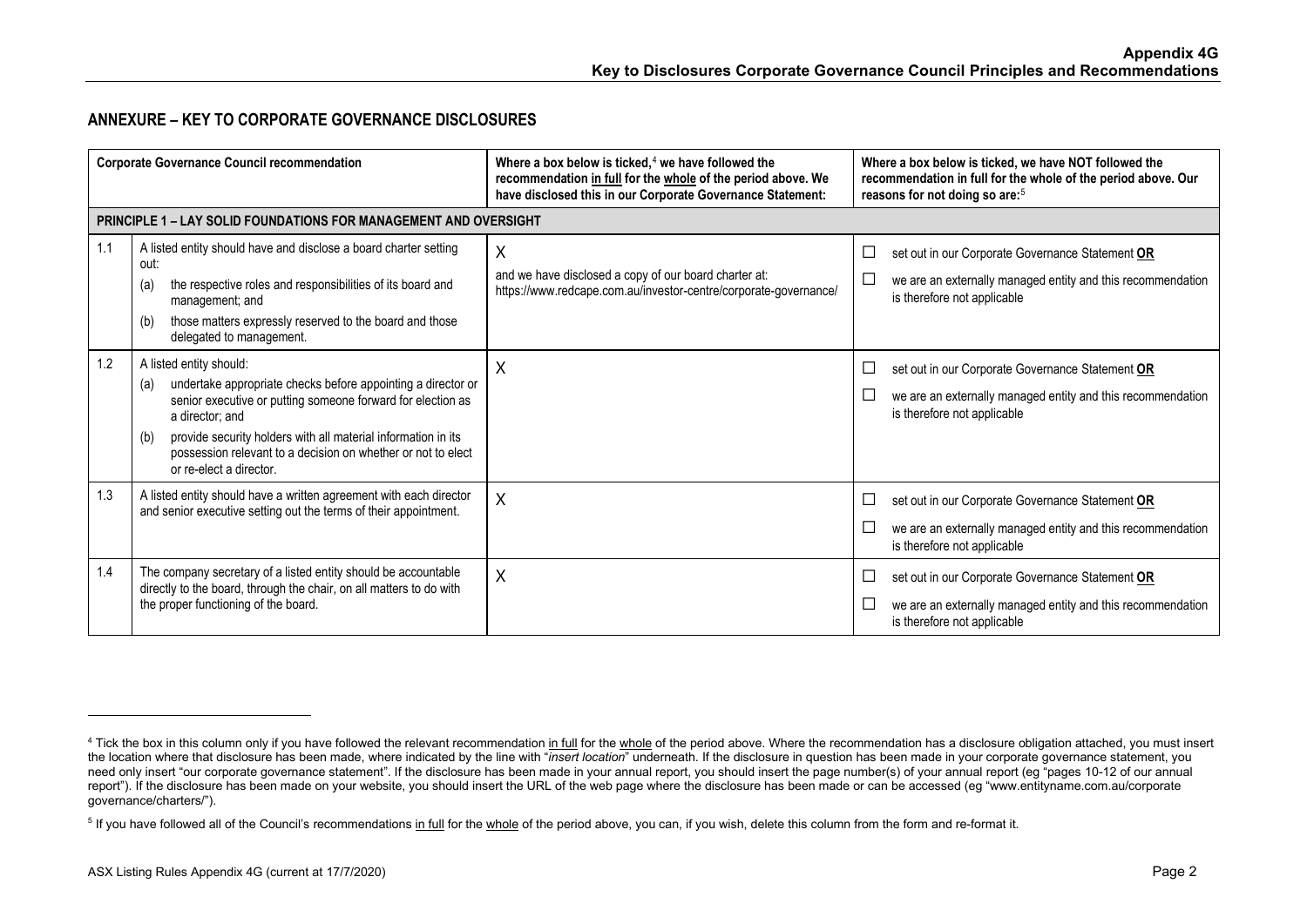| <b>Corporate Governance Council recommendation</b> |                                                                                                                                                                                                                                                                                                                                                                                                                                                                                                                                                                                                                                                                                                                                                                                                                                                                                                                                                                                                                                                                                                                                                                                                                                                                     | Where a box below is ticked, $4$ we have followed the<br>recommendation in full for the whole of the period above. We<br>have disclosed this in our Corporate Governance Statement:                                                                                                                                                                                                                                                                                          | Where a box below is ticked, we have NOT followed the<br>recommendation in full for the whole of the period above. Our<br>reasons for not doing so are: <sup>5</sup> |
|----------------------------------------------------|---------------------------------------------------------------------------------------------------------------------------------------------------------------------------------------------------------------------------------------------------------------------------------------------------------------------------------------------------------------------------------------------------------------------------------------------------------------------------------------------------------------------------------------------------------------------------------------------------------------------------------------------------------------------------------------------------------------------------------------------------------------------------------------------------------------------------------------------------------------------------------------------------------------------------------------------------------------------------------------------------------------------------------------------------------------------------------------------------------------------------------------------------------------------------------------------------------------------------------------------------------------------|------------------------------------------------------------------------------------------------------------------------------------------------------------------------------------------------------------------------------------------------------------------------------------------------------------------------------------------------------------------------------------------------------------------------------------------------------------------------------|----------------------------------------------------------------------------------------------------------------------------------------------------------------------|
| 1.5                                                | A listed entity should:<br>have and disclose a diversity policy;<br>(a)<br>through its board or a committee of the board set<br>(b)<br>measurable objectives for achieving gender diversity in the<br>composition of its board, senior executives and workforce<br>generally; and<br>disclose in relation to each reporting period:<br>(c)<br>the measurable objectives set for that period to<br>(1)<br>achieve gender diversity;<br>the entity's progress towards achieving those<br>(2)<br>objectives; and<br>either:<br>(3)<br>the respective proportions of men and women<br>(A)<br>on the board, in senior executive positions and<br>across the whole workforce (including how the<br>entity has defined "senior executive" for these<br>purposes); or<br>if the entity is a "relevant employer" under the<br>(B)<br>Workplace Gender Equality Act, the entity's<br>most recent "Gender Equality Indicators", as<br>defined in and published under that Act.<br>If the entity was in the S&P / ASX 300 Index at the<br>commencement of the reporting period, the measurable objective<br>for achieving gender diversity in the composition of its board<br>should be to have not less than 30% of its directors of each<br>gender within a specified period. | $\Box$<br>and we have disclosed a copy of our diversity policy at:<br>[insert location]<br>and we have disclosed the information referred to in paragraph (c)<br>at:<br>[insert location]<br>and if we were included in the S&P / ASX 300 Index at the<br>commencement of the reporting period our measurable objective for<br>achieving gender diversity in the composition of its board of not less<br>than 30% of its directors of each gender within a specified period. | set out in our Corporate Governance Statement OR<br>X<br>we are an externally managed entity and this recommendation<br>$\Box$<br>is therefore not applicable        |
| 1.6                                                | A listed entity should:<br>have and disclose a process for periodically evaluating the<br>(a)<br>performance of the board, its committees and individual<br>directors; and<br>disclose for each reporting period whether a performance<br>(b)<br>evaluation has been undertaken in accordance with that<br>process during or in respect of that period.                                                                                                                                                                                                                                                                                                                                                                                                                                                                                                                                                                                                                                                                                                                                                                                                                                                                                                             | □<br>and we have disclosed the evaluation process referred to in<br>paragraph (a) at:<br>[insert location]<br>and whether a performance evaluation was undertaken for the<br>reporting period in accordance with that process at:<br>[insert location]                                                                                                                                                                                                                       | set out in our Corporate Governance Statement OR<br>X<br>we are an externally managed entity and this recommendation<br>is therefore not applicable                  |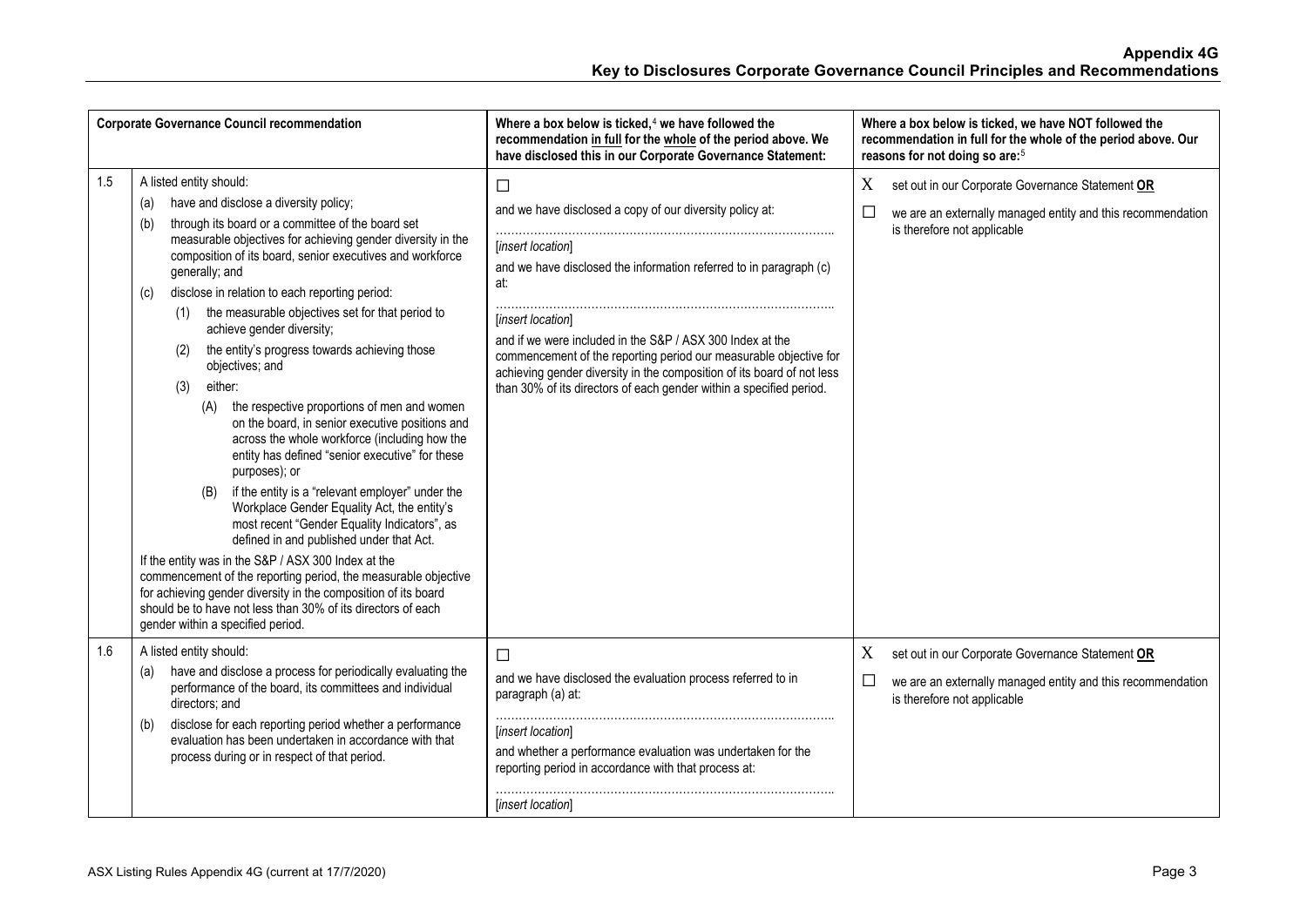| <b>Corporate Governance Council recommendation</b> |            |                                                                                                                                                                                                                                                                                                                                      | Where a box below is ticked, $4$ we have followed the<br>recommendation in full for the whole of the period above. We<br>have disclosed this in our Corporate Governance Statement:                                                               | Where a box below is ticked, we have NOT followed the<br>recommendation in full for the whole of the period above. Our<br>reasons for not doing so are: <sup>5</sup> |
|----------------------------------------------------|------------|--------------------------------------------------------------------------------------------------------------------------------------------------------------------------------------------------------------------------------------------------------------------------------------------------------------------------------------|---------------------------------------------------------------------------------------------------------------------------------------------------------------------------------------------------------------------------------------------------|----------------------------------------------------------------------------------------------------------------------------------------------------------------------|
|                                                    | (a)<br>(b) | A listed entity should:<br>have and disclose a process for evaluating the performance<br>of its senior executives at least once every reporting period;<br>and<br>disclose for each reporting period whether a performance<br>evaluation has been undertaken in accordance with that<br>process during or in respect of that period. | and we have disclosed the evaluation process referred to in<br>paragraph (a) at:<br>[insert location]<br>and whether a performance evaluation was undertaken for the<br>reporting period in accordance with that process at:<br>[insert location] | X<br>set out in our Corporate Governance Statement OR<br>we are an externally managed entity and this recommendation<br>is therefore not applicable                  |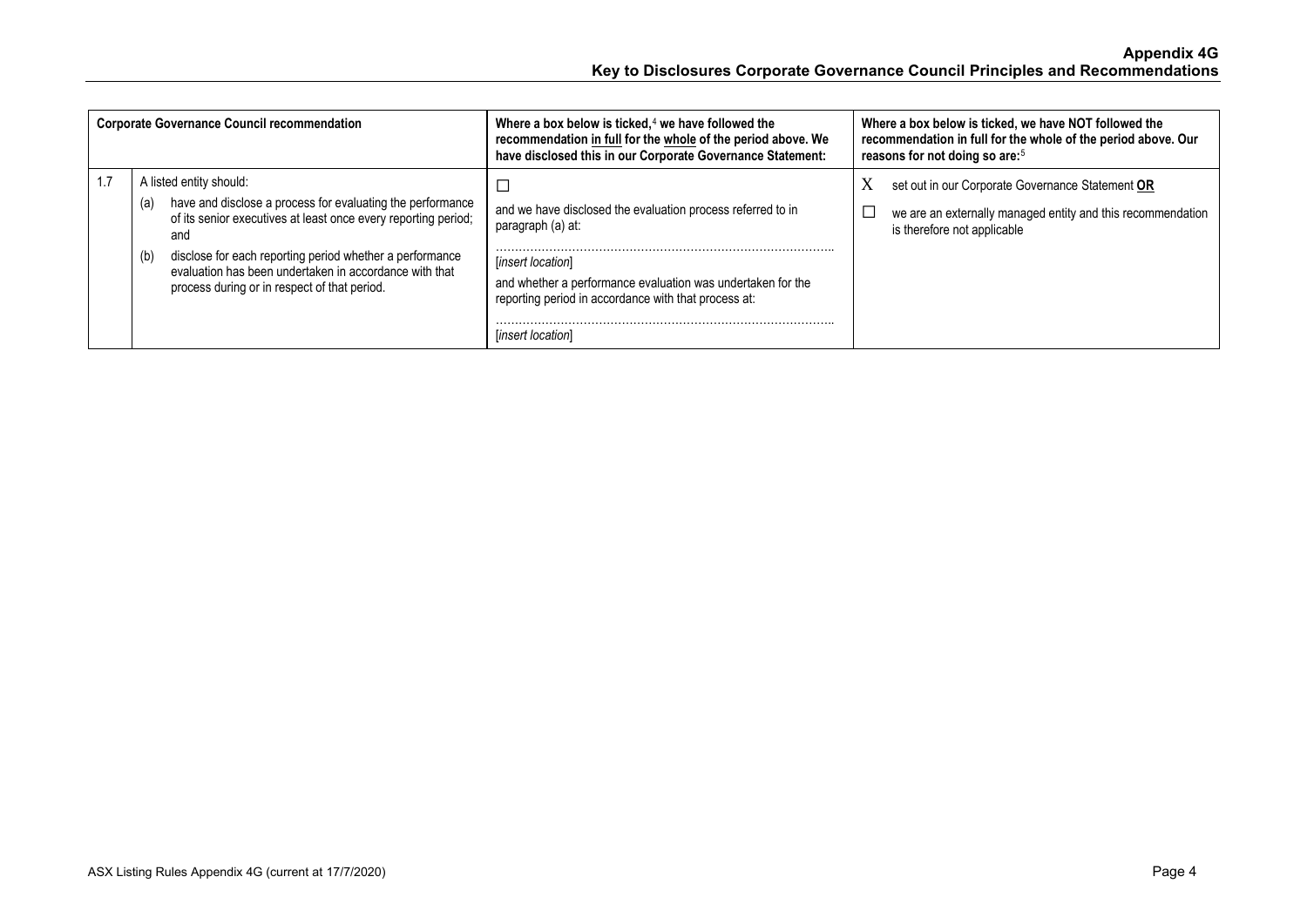| <b>Corporate Governance Council recommendation</b> |                                                                                                                                                                                                                                                                                                                                                                                                                                                                                                                                                                                                                                                                                                                                                                                                                                                                                    | Where a box below is ticked, $4$ we have followed the<br>recommendation in full for the whole of the period above. We<br>have disclosed this in our Corporate Governance Statement:                                                                                                                                        | Where a box below is ticked, we have NOT followed the<br>recommendation in full for the whole of the period above. Our<br>reasons for not doing so are: <sup>5</sup>                    |
|----------------------------------------------------|------------------------------------------------------------------------------------------------------------------------------------------------------------------------------------------------------------------------------------------------------------------------------------------------------------------------------------------------------------------------------------------------------------------------------------------------------------------------------------------------------------------------------------------------------------------------------------------------------------------------------------------------------------------------------------------------------------------------------------------------------------------------------------------------------------------------------------------------------------------------------------|----------------------------------------------------------------------------------------------------------------------------------------------------------------------------------------------------------------------------------------------------------------------------------------------------------------------------|-----------------------------------------------------------------------------------------------------------------------------------------------------------------------------------------|
|                                                    | <b>PRINCIPLE 2 - STRUCTURE THE BOARD TO BE EFFECTIVE AND ADD VALUE</b>                                                                                                                                                                                                                                                                                                                                                                                                                                                                                                                                                                                                                                                                                                                                                                                                             |                                                                                                                                                                                                                                                                                                                            |                                                                                                                                                                                         |
| 2.1                                                | The board of a listed entity should:<br>have a nomination committee which:<br>(a)<br>has at least three members, a majority of whom are<br>(1)<br>independent directors; and<br>is chaired by an independent director,<br>(2)<br>and disclose:<br>the charter of the committee:<br>(3)<br>the members of the committee; and<br>(4)<br>as at the end of each reporting period, the number<br>(5)<br>of times the committee met throughout the period<br>and the individual attendances of the members at<br>those meetings; or<br>if it does not have a nomination committee, disclose that<br>(b)<br>fact and the processes it employs to address board<br>succession issues and to ensure that the board has the<br>appropriate balance of skills, knowledge, experience,<br>independence and diversity to enable it to discharge its<br>duties and responsibilities effectively. | Χ<br>and we have disclosed a copy of the charter of the committee at:<br>https://www.redcape.com.au/investor-centre/corporate-governance/<br>and the information referred to in paragraphs (4) and (5) at:<br>in the Corporate Governance Statement at<br>https://www.redcape.com.au/investor-centre/corporate-governance/ | $\Box$<br>set out in our Corporate Governance Statement OR<br>$\mathcal{L}_{\mathcal{A}}$<br>we are an externally managed entity and this recommendation<br>is therefore not applicable |
| 2.2                                                | A listed entity should have and disclose a board skills matrix<br>setting out the mix of skills that the board currently has or is<br>looking to achieve in its membership.                                                                                                                                                                                                                                                                                                                                                                                                                                                                                                                                                                                                                                                                                                        | X<br>and we have disclosed our board skills matrix in the Corporate<br>Governance Statement at https://www.redcape.com.au/investor-<br>centre/corporate-governance/:                                                                                                                                                       | $\Box$<br>set out in our Corporate Governance Statement OR<br>$\Box$<br>we are an externally managed entity and this recommendation<br>is therefore not applicable                      |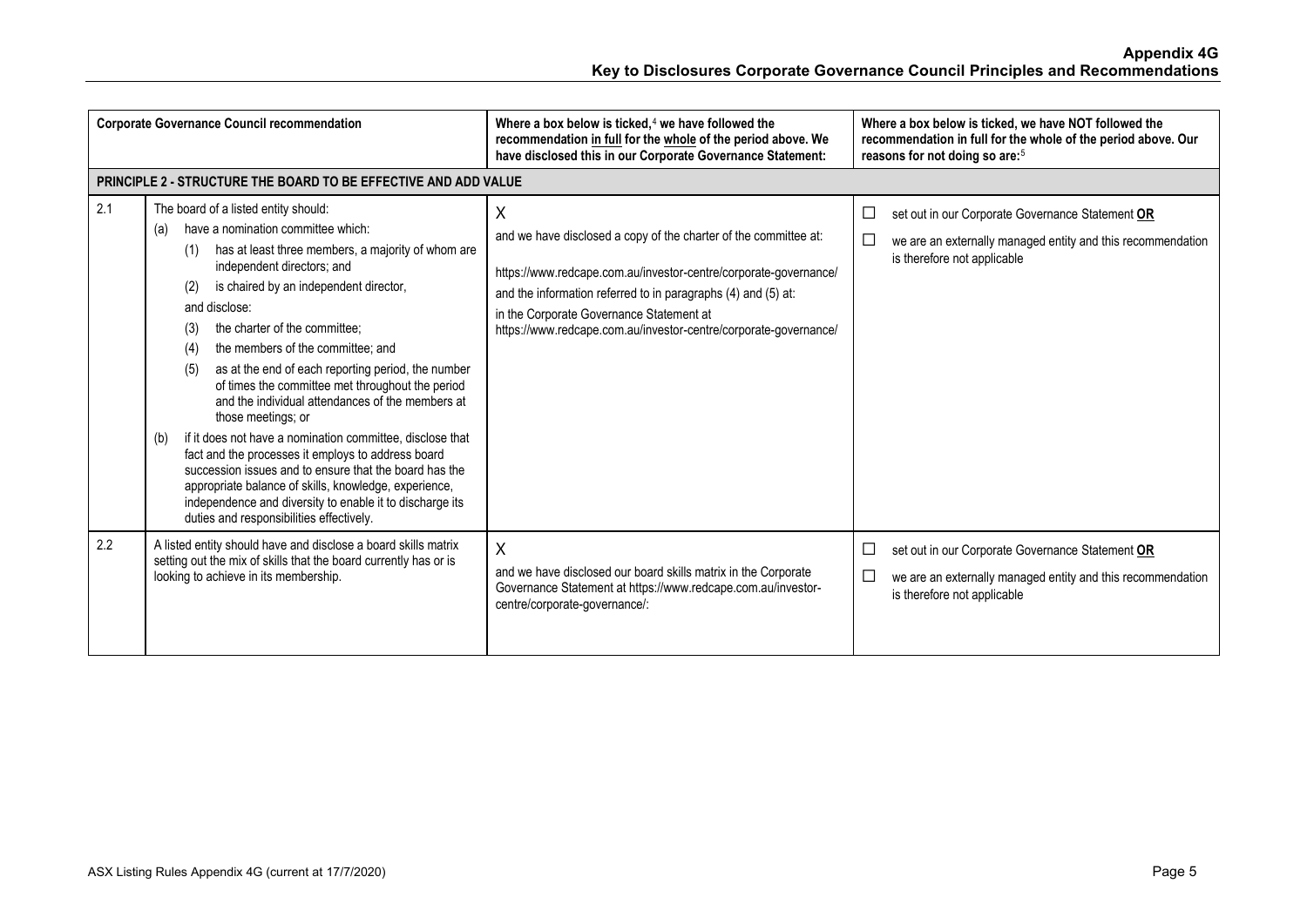|     | <b>Corporate Governance Council recommendation</b>                                                                                                                                                                                                                                                                                                                                                                                                                                                                                        | Where a box below is ticked, $4$ we have followed the<br>recommendation in full for the whole of the period above. We<br>have disclosed this in our Corporate Governance Statement:                                                                                                                                                                                                                                                       | Where a box below is ticked, we have NOT followed the<br>recommendation in full for the whole of the period above. Our<br>reasons for not doing so are: <sup>5</sup>                    |
|-----|-------------------------------------------------------------------------------------------------------------------------------------------------------------------------------------------------------------------------------------------------------------------------------------------------------------------------------------------------------------------------------------------------------------------------------------------------------------------------------------------------------------------------------------------|-------------------------------------------------------------------------------------------------------------------------------------------------------------------------------------------------------------------------------------------------------------------------------------------------------------------------------------------------------------------------------------------------------------------------------------------|-----------------------------------------------------------------------------------------------------------------------------------------------------------------------------------------|
| 2.3 | A listed entity should disclose:<br>the names of the directors considered by the board to be<br>(a)<br>independent directors;<br>if a director has an interest, position, affiliation or<br>(b)<br>relationship of the type described in Box 2.3 but the board<br>is of the opinion that it does not compromise the<br>independence of the director, the nature of the interest,<br>position or relationship in question and an explanation of<br>why the board is of that opinion; and<br>the length of service of each director.<br>(c) | X<br>and we have disclosed the names of the directors considered by the<br>board to be independent directors in the Corporate Governance<br>Statement at https://www.redcape.com.au/investor-centre/corporate-<br>governance/<br>and the information in (b) is not applicable<br>and the length of service of each director in:<br>the Annual Report at https://www.redcape.com.au/investor-<br>centre/corporate-governance/ (page 26-31) | $\Box$<br>set out in our Corporate Governance Statement                                                                                                                                 |
| 2.4 | A majority of the board of a listed entity should be independent<br>directors.                                                                                                                                                                                                                                                                                                                                                                                                                                                            | $\sf X$                                                                                                                                                                                                                                                                                                                                                                                                                                   | set out in our Corporate Governance Statement OR<br>$\mathcal{L}_{\mathcal{A}}$<br>$\Box$<br>we are an externally managed entity and this recommendation<br>is therefore not applicable |
| 2.5 | The chair of the board of a listed entity should be an<br>independent director and, in particular, should not be the same<br>person as the CEO of the entity.                                                                                                                                                                                                                                                                                                                                                                             | X                                                                                                                                                                                                                                                                                                                                                                                                                                         | set out in our Corporate Governance Statement OR<br>$\mathcal{L}_{\mathcal{A}}$<br>$\Box$<br>we are an externally managed entity and this recommendation<br>is therefore not applicable |
| 2.6 | A listed entity should have a program for inducting new<br>directors and for periodically reviewing whether there is a need<br>for existing directors to undertake professional development to<br>maintain the skills and knowledge needed to perform their role<br>as directors effectively.                                                                                                                                                                                                                                             | $\sf X$                                                                                                                                                                                                                                                                                                                                                                                                                                   | set out in our Corporate Governance Statement OR<br>$\Box$<br>we are an externally managed entity and this recommendation<br>$\mathcal{L}_{\mathcal{A}}$<br>is therefore not applicable |
|     | PRINCIPLE 3 - INSTIL A CULTURE OF ACTING LAWFULLY, ETHICALLY AND RESPONSIBLY                                                                                                                                                                                                                                                                                                                                                                                                                                                              |                                                                                                                                                                                                                                                                                                                                                                                                                                           |                                                                                                                                                                                         |
| 3.1 | A listed entity should articulate and disclose its values.                                                                                                                                                                                                                                                                                                                                                                                                                                                                                | X<br>and we have disclosed our values at:<br>https://www.redcape.com.au/investor-centre/corporate-governance/                                                                                                                                                                                                                                                                                                                             | $\Box$<br>set out in our Corporate Governance Statement                                                                                                                                 |
| 3.2 | A listed entity should:<br>have and disclose a code of conduct for its directors.<br>(a)<br>senior executives and employees; and<br>ensure that the board or a committee of the board is<br>(b)<br>informed of any material breaches of that code.                                                                                                                                                                                                                                                                                        | X<br>and we have disclosed our code of conduct at<br>https://www.redcape.com.au/investor-centre/corporate-governance/                                                                                                                                                                                                                                                                                                                     | □<br>set out in our Corporate Governance Statement                                                                                                                                      |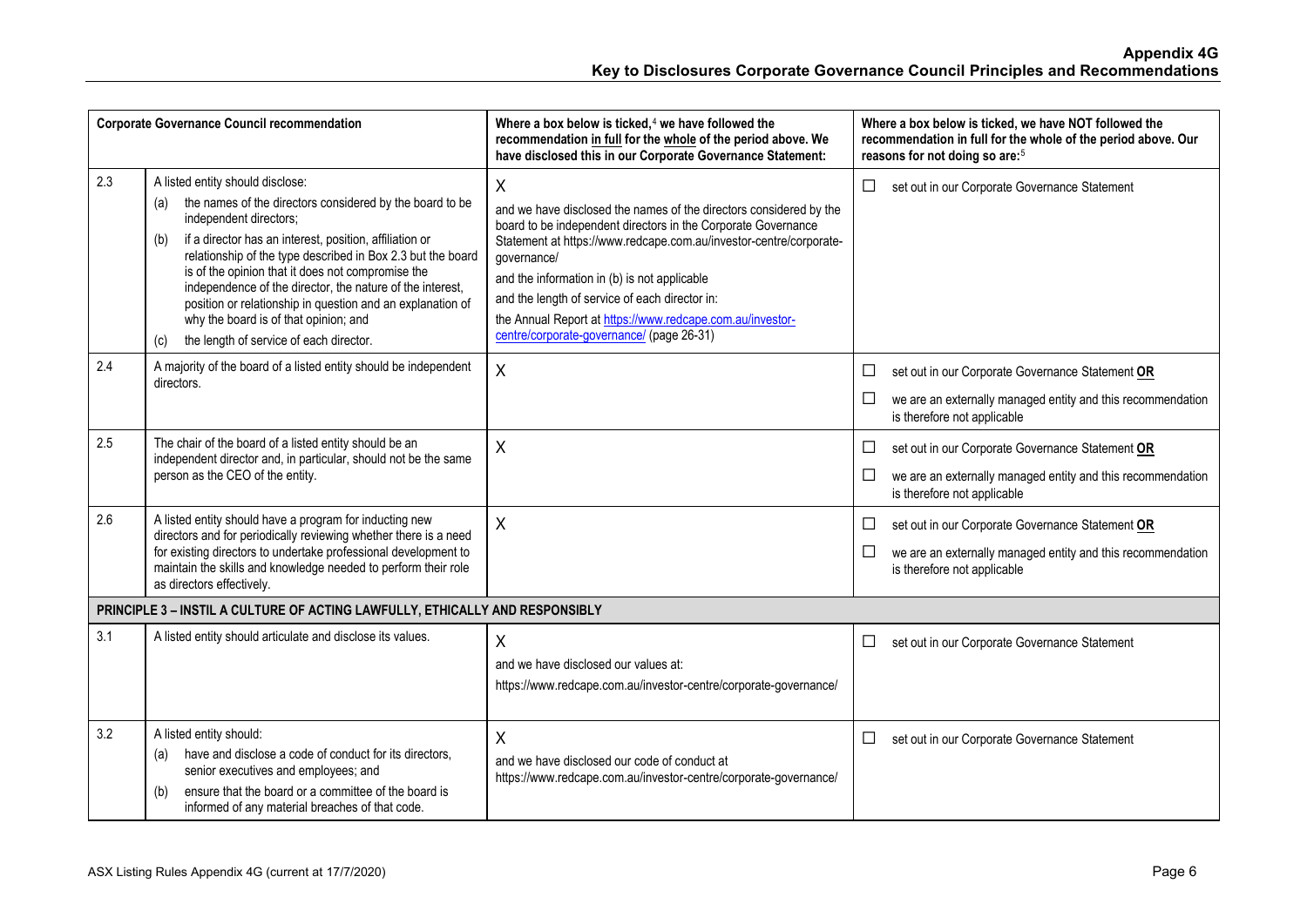|     | <b>Corporate Governance Council recommendation</b>                                                                                                                                                                  | Where a box below is ticked, $4$ we have followed the<br>recommendation in full for the whole of the period above. We<br>have disclosed this in our Corporate Governance Statement: | Where a box below is ticked, we have NOT followed the<br>recommendation in full for the whole of the period above. Our<br>reasons for not doing so are: <sup>5</sup> |
|-----|---------------------------------------------------------------------------------------------------------------------------------------------------------------------------------------------------------------------|-------------------------------------------------------------------------------------------------------------------------------------------------------------------------------------|----------------------------------------------------------------------------------------------------------------------------------------------------------------------|
| 3.3 | A listed entity should:<br>have and disclose a whistleblower policy; and<br>(a)<br>ensure that the board or a committee of the board is<br>(b)<br>informed of any material incidents reported under that<br>policy. | X<br>and we have disclosed our whistleblower policy at:<br>https://www.redcape.com.au/investor-centre/corporate-governance/                                                         | set out in our Corporate Governance Statement                                                                                                                        |
| 3.4 | A listed entity should:<br>have and disclose an anti-bribery and corruption policy;<br>(a)<br>and<br>ensure that the board or committee of the board is<br>(b)<br>informed of any material breaches of that policy. | х<br>and we have disclosed our anti-bribery and corruption policy at:<br>https://www.redcape.com.au/investor-centre/corporate-governance/                                           | set out in our Corporate Governance Statement                                                                                                                        |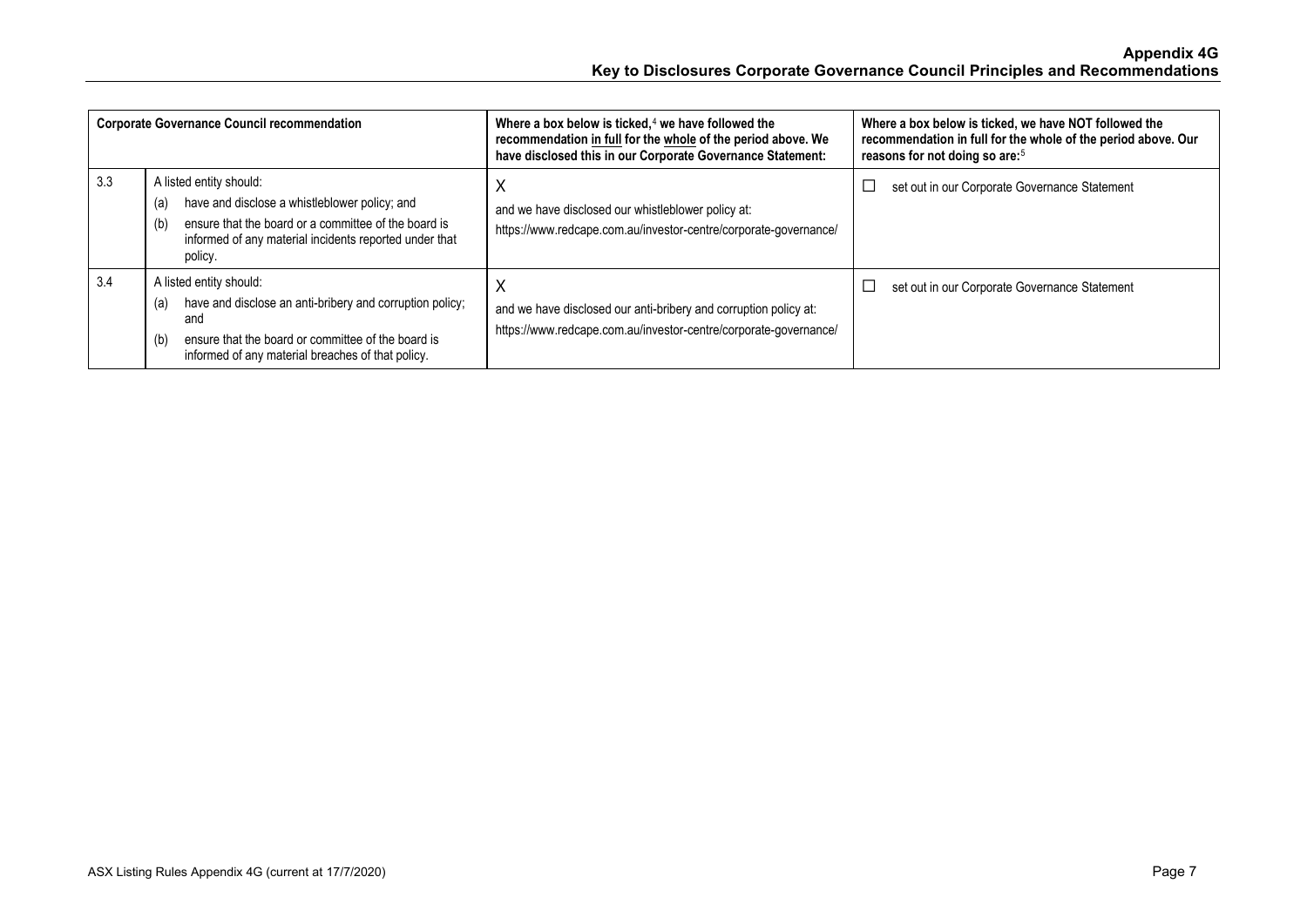|     | <b>Corporate Governance Council recommendation</b>                                                                                                                                                                                                                                                                                                                                                                                                                                                                                                                                                                                                                                                                                                                                                                                                                                                                                                                                                  | Where a box below is ticked, $4$ we have followed the<br>recommendation in full for the whole of the period above. We<br>have disclosed this in our Corporate Governance Statement:                                                                                                                             | Where a box below is ticked, we have NOT followed the<br>recommendation in full for the whole of the period above. Our<br>reasons for not doing so are: <sup>5</sup> |
|-----|-----------------------------------------------------------------------------------------------------------------------------------------------------------------------------------------------------------------------------------------------------------------------------------------------------------------------------------------------------------------------------------------------------------------------------------------------------------------------------------------------------------------------------------------------------------------------------------------------------------------------------------------------------------------------------------------------------------------------------------------------------------------------------------------------------------------------------------------------------------------------------------------------------------------------------------------------------------------------------------------------------|-----------------------------------------------------------------------------------------------------------------------------------------------------------------------------------------------------------------------------------------------------------------------------------------------------------------|----------------------------------------------------------------------------------------------------------------------------------------------------------------------|
|     | PRINCIPLE 4 - SAFEGUARD THE INTEGRITY OF CORPORATE REPORTS                                                                                                                                                                                                                                                                                                                                                                                                                                                                                                                                                                                                                                                                                                                                                                                                                                                                                                                                          |                                                                                                                                                                                                                                                                                                                 |                                                                                                                                                                      |
| 4.1 | The board of a listed entity should:<br>have an audit committee which:<br>(a)<br>has at least three members, all of whom are non-<br>(1)<br>executive directors and a majority of whom are<br>independent directors; and<br>is chaired by an independent director, who is not<br>(2)<br>the chair of the board,<br>and disclose:<br>the charter of the committee;<br>(3)<br>the relevant qualifications and experience of the<br>(4)<br>members of the committee; and<br>in relation to each reporting period, the number of<br>(5)<br>times the committee met throughout the period and<br>the individual attendances of the members at those<br>meetings; or<br>if it does not have an audit committee, disclose that fact<br>(b)<br>and the processes it employs that independently verify<br>and safeguard the integrity of its corporate reporting,<br>including the processes for the appointment and removal<br>of the external auditor and the rotation of the audit<br>engagement partner. | Χ<br>and we have disclosed a copy of the charter of the committee at:<br>https://www.redcape.com.au/investor-centre/corporate-<br>governance/and the information referred to in paragraphs (4) and (5)<br>at:<br>the Annual Report located https://www.redcape.com.au/investor-<br>centre/corporate-governance/ | set out in our Corporate Governance Statement<br>□                                                                                                                   |
| 4.2 | The board of a listed entity should, before it approves the<br>entity's financial statements for a financial period, receive from<br>its CEO and CFO a declaration that, in their opinion, the<br>financial records of the entity have been properly maintained<br>and that the financial statements comply with the appropriate<br>accounting standards and give a true and fair view of the<br>financial position and performance of the entity and that the<br>opinion has been formed on the basis of a sound system of risk<br>management and internal control which is operating effectively.                                                                                                                                                                                                                                                                                                                                                                                                 | $\sf X$                                                                                                                                                                                                                                                                                                         | set out in our Corporate Governance Statement<br>□                                                                                                                   |
| 4.3 | A listed entity should disclose its process to verify the integrity<br>of any periodic corporate report it releases to the market that is<br>not audited or reviewed by an external auditor.                                                                                                                                                                                                                                                                                                                                                                                                                                                                                                                                                                                                                                                                                                                                                                                                        |                                                                                                                                                                                                                                                                                                                 | X<br>set out in our Corporate Governance Statement                                                                                                                   |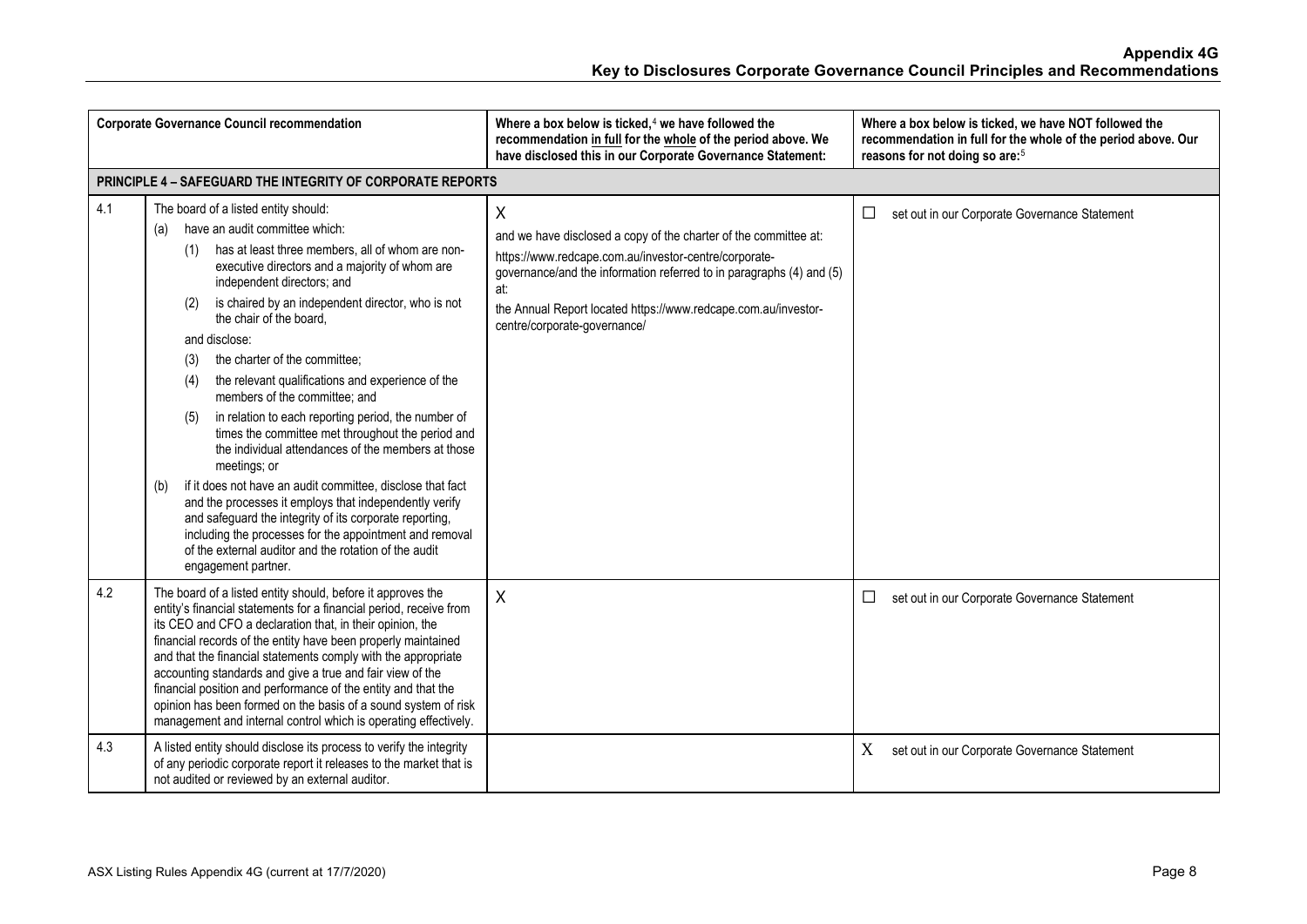| <b>Corporate Governance Council recommendation</b> |                                                                                                                                                                                                                    | Where a box below is ticked, <sup>4</sup> we have followed the<br>recommendation in full for the whole of the period above. We<br>have disclosed this in our Corporate Governance Statement: | Where a box below is ticked, we have NOT followed the<br>recommendation in full for the whole of the period above. Our<br>reasons for not doing so are: <sup>5</sup> |
|----------------------------------------------------|--------------------------------------------------------------------------------------------------------------------------------------------------------------------------------------------------------------------|----------------------------------------------------------------------------------------------------------------------------------------------------------------------------------------------|----------------------------------------------------------------------------------------------------------------------------------------------------------------------|
|                                                    | PRINCIPLE 5 - MAKE TIMELY AND BALANCED DISCLOSURE                                                                                                                                                                  |                                                                                                                                                                                              |                                                                                                                                                                      |
| 5.1                                                | A listed entity should have and disclose a written policy for<br>complying with its continuous disclosure obligations under<br>listing rule 3.1.                                                                   | X<br>and we have disclosed our continuous disclosure compliance policy<br>at:<br>https://www.redcape.com.au/investor-centre/corporate-governance/                                            | $\Box$<br>set out in our Corporate Governance Statement                                                                                                              |
| 5.2                                                | A listed entity should ensure that its board receives copies of all<br>material market announcements promptly after they have been<br>made.                                                                        | $\sf X$                                                                                                                                                                                      | $\Box$<br>set out in our Corporate Governance Statement                                                                                                              |
| 5.3                                                | A listed entity that gives a new and substantive investor or<br>analyst presentation should release a copy of the presentation<br>materials on the ASX Market Announcements Platform ahead<br>of the presentation. | X                                                                                                                                                                                            | $\Box$<br>set out in our Corporate Governance Statement                                                                                                              |
|                                                    | PRINCIPLE 6 - RESPECT THE RIGHTS OF SECURITY HOLDERS                                                                                                                                                               |                                                                                                                                                                                              |                                                                                                                                                                      |
| 6.1                                                | A listed entity should provide information about itself and its<br>governance to investors via its website.                                                                                                        | $\mathsf{X}$<br>and we have disclosed information about us and our governance on<br>our website at:<br>https://www.redcape.com.au/investor-centre                                            | $\Box$<br>set out in our Corporate Governance Statement                                                                                                              |
| 6.2                                                | A listed entity should have an investor relations program that<br>facilitates effective two-way communication with investors.                                                                                      | $\sf X$                                                                                                                                                                                      | $\Box$<br>set out in our Corporate Governance Statement                                                                                                              |
| 6.3                                                | A listed entity should disclose how it facilitates and encourages<br>participation at meetings of security holders.                                                                                                | $\Box$<br>and we have disclosed how we facilitate and encourage participation<br>at meetings of security holders at :<br>[insert location]                                                   | X<br>set out in our Corporate Governance Statement                                                                                                                   |
| 6.4                                                | A listed entity should ensure that all substantive resolutions at a<br>meeting of security holders are decided by a poll rather than by<br>a show of hands.                                                        | $\Box$                                                                                                                                                                                       | X<br>set out in our Corporate Governance Statement                                                                                                                   |
| 6.5                                                | A listed entity should give security holders the option to receive<br>communications from, and send communications to, the entity<br>and its security registry electronically.                                     | X                                                                                                                                                                                            | $\Box$<br>set out in our Corporate Governance Statement                                                                                                              |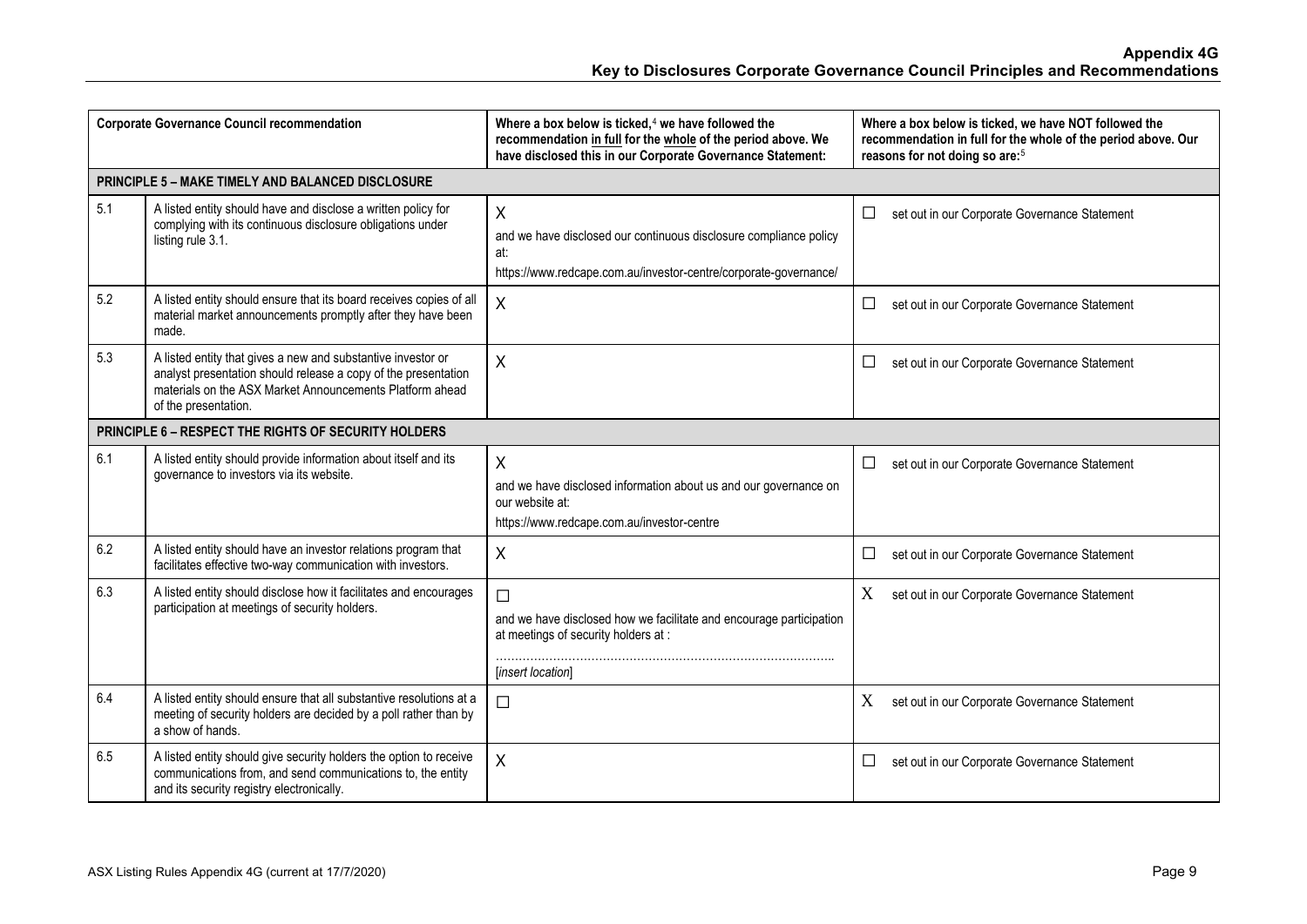| <b>Corporate Governance Council recommendation</b> |                                                                                                                                                                                                                                                                                                                                                                                                                                                                                                                                                                                                                                                                                                                                                                   | Where a box below is ticked, $4$ we have followed the<br>recommendation in full for the whole of the period above. We<br>have disclosed this in our Corporate Governance Statement:                                                                                                                                  | Where a box below is ticked, we have NOT followed the<br>recommendation in full for the whole of the period above. Our<br>reasons for not doing so are: <sup>5</sup> |
|----------------------------------------------------|-------------------------------------------------------------------------------------------------------------------------------------------------------------------------------------------------------------------------------------------------------------------------------------------------------------------------------------------------------------------------------------------------------------------------------------------------------------------------------------------------------------------------------------------------------------------------------------------------------------------------------------------------------------------------------------------------------------------------------------------------------------------|----------------------------------------------------------------------------------------------------------------------------------------------------------------------------------------------------------------------------------------------------------------------------------------------------------------------|----------------------------------------------------------------------------------------------------------------------------------------------------------------------|
|                                                    | <b>PRINCIPLE 7 - RECOGNISE AND MANAGE RISK</b>                                                                                                                                                                                                                                                                                                                                                                                                                                                                                                                                                                                                                                                                                                                    |                                                                                                                                                                                                                                                                                                                      |                                                                                                                                                                      |
| 7.1                                                | The board of a listed entity should:<br>have a committee or committees to oversee risk, each of<br>(a)<br>which:<br>has at least three members, a majority of whom are<br>(1)<br>independent directors; and<br>is chaired by an independent director,<br>(2)<br>and disclose:<br>the charter of the committee:<br>(3)<br>the members of the committee: and<br>(4)<br>as at the end of each reporting period, the number<br>(5)<br>of times the committee met throughout the period<br>and the individual attendances of the members at<br>those meetings; or<br>if it does not have a risk committee or committees that<br>(b)<br>satisfy (a) above, disclose that fact and the processes it<br>employs for overseeing the entity's risk management<br>framework. | X<br>and we have disclosed a copy of the charter of the committee at:<br>https://www.redcape.com.au/investor-centre/corporate-governance/<br>and the information referred to in paragraphs (4) and (5) at:<br>in the Annual Report at https://www.redcape.com.au/investor-<br>centre/corporate-governance/ (page 31) | set out in our Corporate Governance Statement<br>⊔                                                                                                                   |
| 7.2                                                | The board or a committee of the board should:<br>review the entity's risk management framework at least<br>(a)<br>annually to satisfy itself that it continues to be sound and<br>that the entity is operating with due regard to the risk<br>appetite set by the board; and<br>disclose, in relation to each reporting period, whether<br>(b)<br>such a review has taken place.                                                                                                                                                                                                                                                                                                                                                                                  | $\Box$<br>and we have disclosed whether a review of the entity's risk<br>management framework was undertaken during the reporting period<br>at:<br>[insert location]                                                                                                                                                 | X<br>set out in our Corporate Governance Statement                                                                                                                   |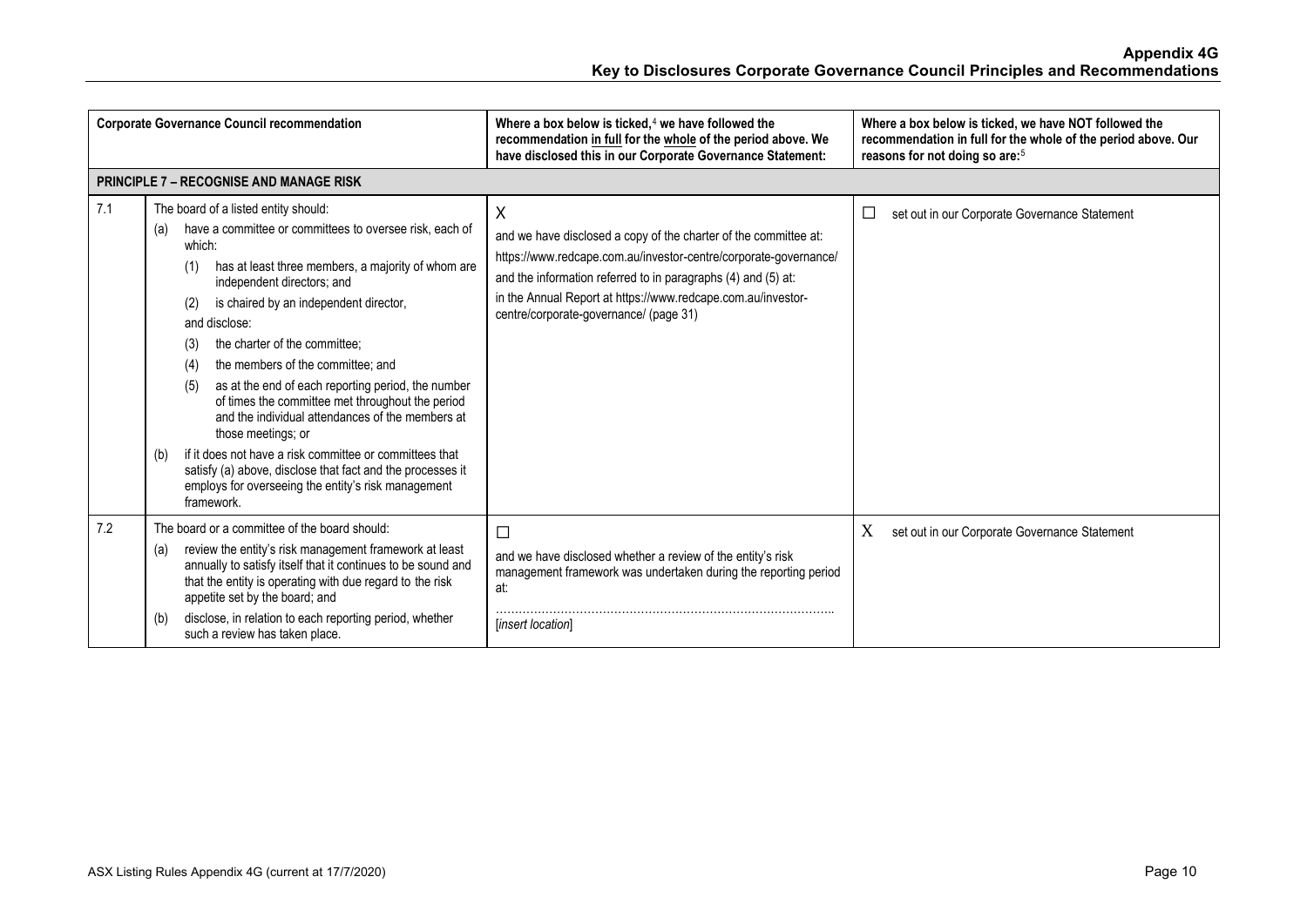| <b>Corporate Governance Council recommendation</b> |                                                                                                                                                                                                                                                                                                                                                                                          | Where a box below is ticked, $4$ we have followed the<br>recommendation in full for the whole of the period above. We<br>have disclosed this in our Corporate Governance Statement:                                                                                                                                                                                                                                                                                                                 | Where a box below is ticked, we have NOT followed the<br>recommendation in full for the whole of the period above. Our<br>reasons for not doing so are: <sup>5</sup> |
|----------------------------------------------------|------------------------------------------------------------------------------------------------------------------------------------------------------------------------------------------------------------------------------------------------------------------------------------------------------------------------------------------------------------------------------------------|-----------------------------------------------------------------------------------------------------------------------------------------------------------------------------------------------------------------------------------------------------------------------------------------------------------------------------------------------------------------------------------------------------------------------------------------------------------------------------------------------------|----------------------------------------------------------------------------------------------------------------------------------------------------------------------|
| 7.3                                                | A listed entity should disclose:<br>if it has an internal audit function, how the function is<br>(a)<br>structured and what role it performs; or<br>if it does not have an internal audit function, that fact and<br>(b)<br>the processes it employs for evaluating and continually<br>improving the effectiveness of its governance, risk<br>management and internal control processes. | $\Box$<br>[If the entity complies with paragraph (a):]<br>and we have disclosed how our internal audit function is structured<br>and what role it performs at:<br>[insert location]<br>[If the entity complies with paragraph (b):]<br>and we have disclosed the fact that we do not have an internal audit<br>function and the processes we employ for evaluating and continually<br>improving the effectiveness of our risk management and internal<br>control processes at:<br>[insert location] | X<br>set out in our Corporate Governance Statement                                                                                                                   |
| 7.4                                                | A listed entity should disclose whether it has any material<br>exposure to environmental or social risks and, if it does, how it<br>manages or intends to manage those risks.                                                                                                                                                                                                            | $\Box$<br>and we have disclosed whether we have any material exposure to<br>environmental and social risks at:<br><i>linsert location</i><br>and, if we do, how we manage or intend to manage those risks at:<br>[insert location]                                                                                                                                                                                                                                                                  | X<br>set out in our Corporate Governance Statement                                                                                                                   |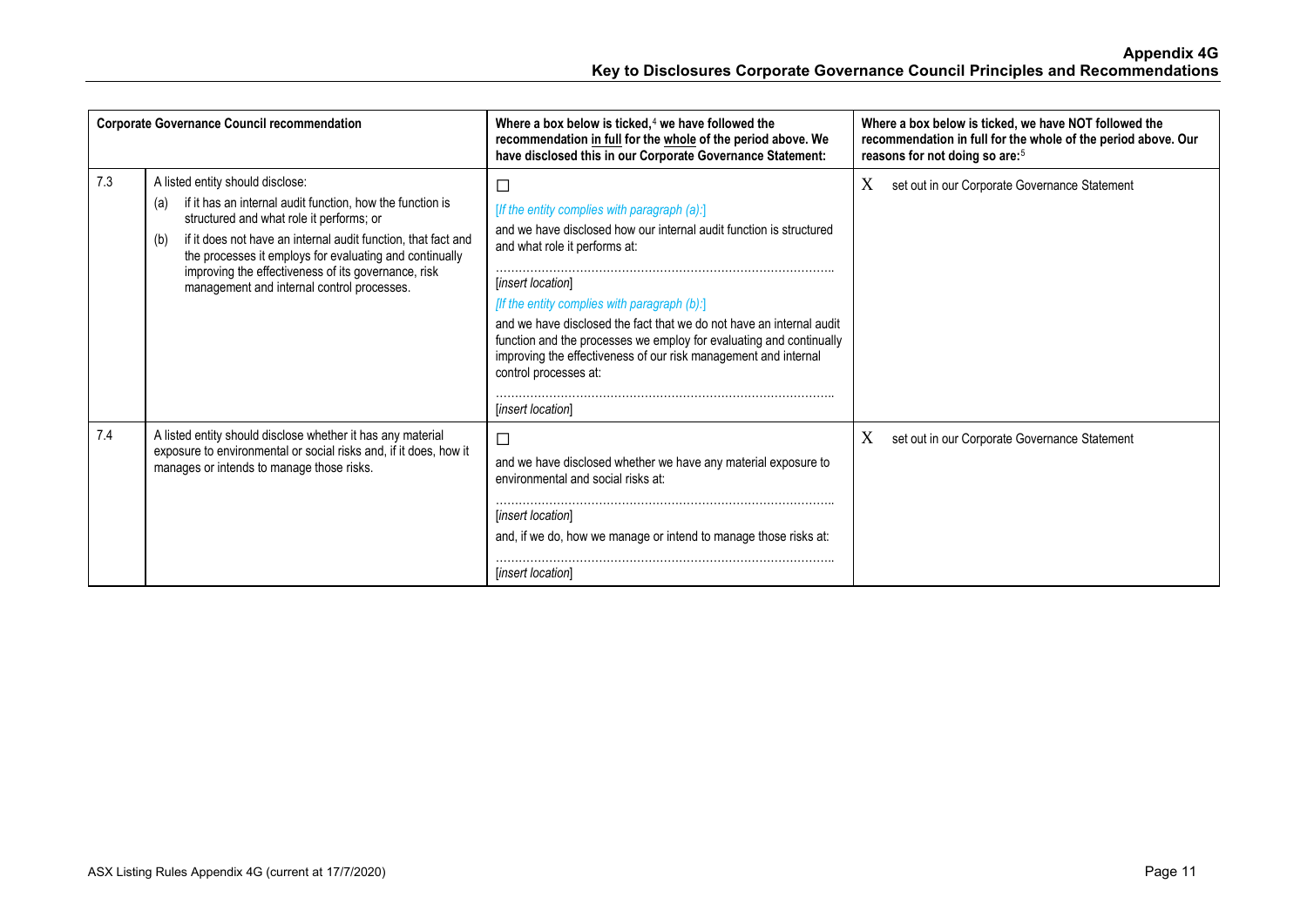| <b>Corporate Governance Council recommendation</b> |                                                                                                                                                                                                                                                                                                                                                                                                                                                                                                                                                                                                                                                                                                                                                                                                                     | Where a box below is ticked, $4$ we have followed the<br>recommendation in full for the whole of the period above. We<br>have disclosed this in our Corporate Governance Statement:                                                                                                                                                                                                                                                                                                                                                                                                            | Where a box below is ticked, we have NOT followed the<br>recommendation in full for the whole of the period above. Our<br>reasons for not doing so are: <sup>5</sup>                                                                                                                                         |
|----------------------------------------------------|---------------------------------------------------------------------------------------------------------------------------------------------------------------------------------------------------------------------------------------------------------------------------------------------------------------------------------------------------------------------------------------------------------------------------------------------------------------------------------------------------------------------------------------------------------------------------------------------------------------------------------------------------------------------------------------------------------------------------------------------------------------------------------------------------------------------|------------------------------------------------------------------------------------------------------------------------------------------------------------------------------------------------------------------------------------------------------------------------------------------------------------------------------------------------------------------------------------------------------------------------------------------------------------------------------------------------------------------------------------------------------------------------------------------------|--------------------------------------------------------------------------------------------------------------------------------------------------------------------------------------------------------------------------------------------------------------------------------------------------------------|
|                                                    | <b>PRINCIPLE 8 - REMUNERATE FAIRLY AND RESPONSIBLY</b>                                                                                                                                                                                                                                                                                                                                                                                                                                                                                                                                                                                                                                                                                                                                                              |                                                                                                                                                                                                                                                                                                                                                                                                                                                                                                                                                                                                |                                                                                                                                                                                                                                                                                                              |
| 8.1                                                | The board of a listed entity should:<br>have a remuneration committee which:<br>(a)<br>has at least three members, a majority of whom are<br>(1)<br>independent directors; and<br>is chaired by an independent director,<br>(2)<br>and disclose:<br>the charter of the committee;<br>(3)<br>the members of the committee; and<br>(4)<br>as at the end of each reporting period, the number<br>(5)<br>of times the committee met throughout the period<br>and the individual attendances of the members at<br>those meetings; or<br>if it does not have a remuneration committee, disclose<br>(b)<br>that fact and the processes it employs for setting the level<br>and composition of remuneration for directors and senior<br>executives and ensuring that such remuneration is<br>appropriate and not excessive. | $\Box$<br>[If the entity complies with paragraph (a):]<br>and we have disclosed a copy of the charter of the committee at:<br>[insert location]<br>and the information referred to in paragraphs (4) and (5) at:<br>[insert location]<br>[If the entity complies with paragraph (b):]<br>and we have disclosed the fact that we do not have a remuneration<br>committee and the processes we employ for setting the level and<br>composition of remuneration for directors and senior executives and<br>ensuring that such remuneration is appropriate and not excessive:<br>[insert location] | set out in our Corporate Governance Statement OR<br>□<br>X<br>we are an externally managed entity and this recommendation<br>is therefore not applicable                                                                                                                                                     |
| 8.2                                                | A listed entity should separately disclose its policies and<br>practices regarding the remuneration of non-executive directors<br>and the remuneration of executive directors and other senior<br>executives.                                                                                                                                                                                                                                                                                                                                                                                                                                                                                                                                                                                                       | $\Box$<br>and we have disclosed separately our remuneration policies and<br>practices regarding the remuneration of non-executive directors and<br>the remuneration of executive directors and other senior executives<br>at:<br>[insert location]                                                                                                                                                                                                                                                                                                                                             | X<br>set out in our Corporate Governance Statement OR<br>$\Box$<br>we are an externally managed entity and this recommendation<br>is therefore not applicable                                                                                                                                                |
| 8.3                                                | A listed entity which has an equity-based remuneration scheme<br>should:<br>have a policy on whether participants are permitted to<br>(a)<br>enter into transactions (whether through the use of<br>derivatives or otherwise) which limit the economic risk of<br>participating in the scheme; and<br>disclose that policy or a summary of it.<br>(b)                                                                                                                                                                                                                                                                                                                                                                                                                                                               | $\Box$<br>and we have disclosed our policy on this issue or a summary of it at:<br>[insert location]                                                                                                                                                                                                                                                                                                                                                                                                                                                                                           | X<br>set out in our Corporate Governance Statement OR<br>$\Box$<br>we do not have an equity-based remuneration scheme and<br>this recommendation is therefore not applicable OR<br>$\mathcal{L}_{\mathcal{A}}$<br>we are an externally managed entity and this recommendation<br>is therefore not applicable |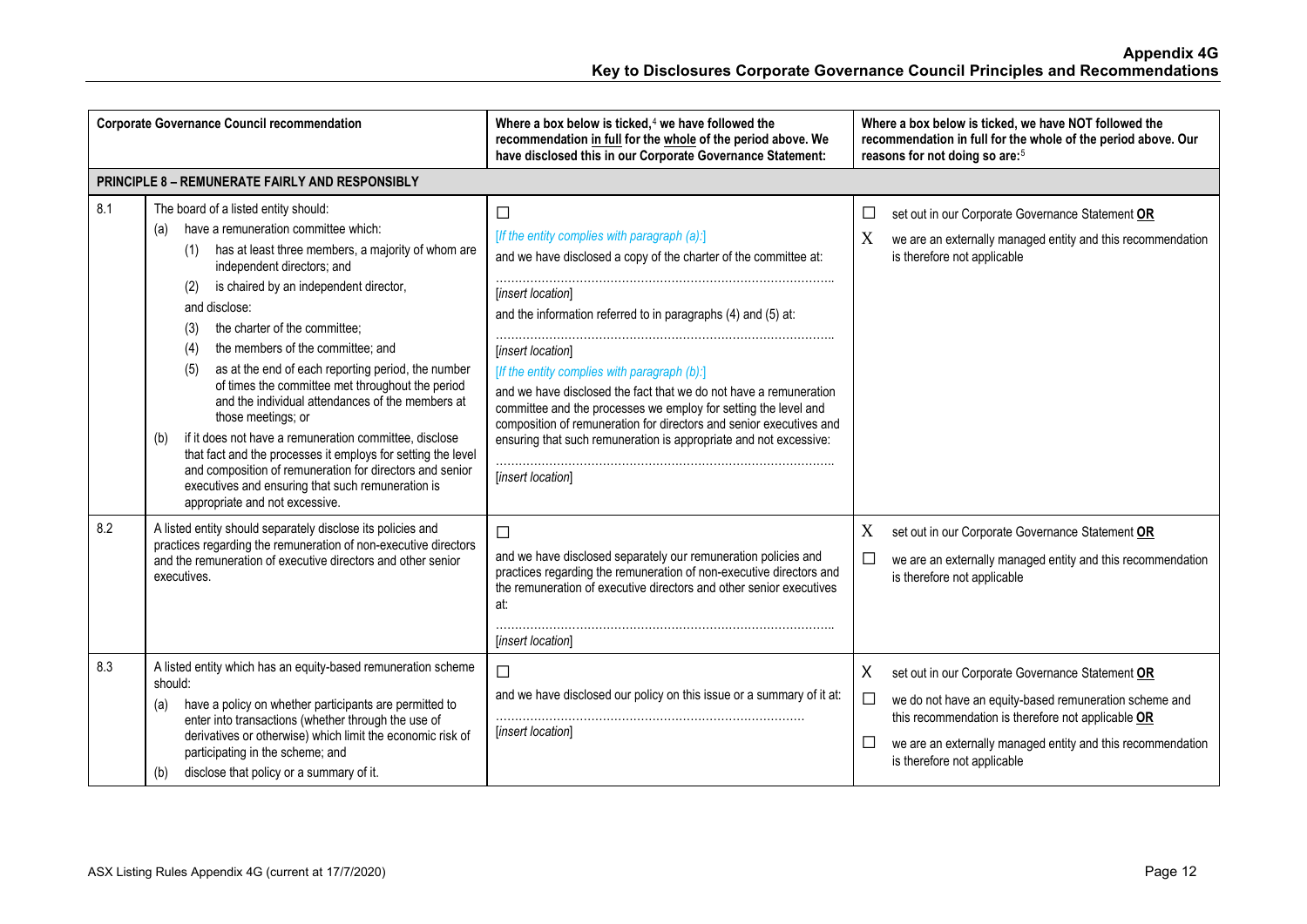| <b>Corporate Governance Council recommendation</b> |                                                                                                                                                                                                                                                                                                                                                                                                                               | Where a box below is ticked, <sup>4</sup> we have followed the<br>recommendation in full for the whole of the period above. We<br>have disclosed this in our Corporate Governance Statement:   | Where a box below is ticked, we have NOT followed the<br>recommendation in full for the whole of the period above. Our<br>reasons for not doing so are: <sup>5</sup>                                                                                                                                                                       |
|----------------------------------------------------|-------------------------------------------------------------------------------------------------------------------------------------------------------------------------------------------------------------------------------------------------------------------------------------------------------------------------------------------------------------------------------------------------------------------------------|------------------------------------------------------------------------------------------------------------------------------------------------------------------------------------------------|--------------------------------------------------------------------------------------------------------------------------------------------------------------------------------------------------------------------------------------------------------------------------------------------------------------------------------------------|
|                                                    | ADDITIONAL RECOMMENDATIONS THAT APPLY ONLY IN CERTAIN CASES                                                                                                                                                                                                                                                                                                                                                                   |                                                                                                                                                                                                |                                                                                                                                                                                                                                                                                                                                            |
| 9.1                                                | A listed entity with a director who does not speak the language<br>in which board or security holder meetings are held or key<br>corporate documents are written should disclose the processes<br>it has in place to ensure the director understands and can<br>contribute to the discussions at those meetings and<br>understands and can discharge their obligations in relation to<br>those documents.                     | $\Box$<br>and we have disclosed information about the processes in place at:<br>[insert location]                                                                                              | set out in our Corporate Governance Statement OR<br>□<br>X<br>we do not have a director in this position and this<br>recommendation is therefore not applicable OR<br>□<br>we are an externally managed entity and this recommendation<br>is therefore not applicable                                                                      |
| 9.2                                                | A listed entity established outside Australia should ensure that<br>meetings of security holders are held at a reasonable place and<br>time.                                                                                                                                                                                                                                                                                  | $\Box$                                                                                                                                                                                         | set out in our Corporate Governance Statement OR<br>$\Box$<br>X<br>we are established in Australia and this recommendation is<br>therefore not applicable OR<br>$\Box$<br>we are an externally managed entity and this recommendation<br>is therefore not applicable                                                                       |
| 9.3                                                | A listed entity established outside Australia, and an externally<br>managed listed entity that has an AGM, should ensure that its<br>external auditor attends its AGM and is available to answer<br>questions from security holders relevant to the audit.                                                                                                                                                                    | $\Box$                                                                                                                                                                                         | set out in our Corporate Governance Statement OR<br>$\Box$<br>$\Box$<br>we are established in Australia and not an externally managed<br>listed entity and this recommendation is therefore not<br>applicable<br>X<br>we are an externally managed entity that does not hold an<br>AGM and this recommendation is therefore not applicable |
|                                                    | ADDITIONAL DISCLOSURES APPLICABLE TO EXTERNALLY MANAGED LISTED ENTITIES                                                                                                                                                                                                                                                                                                                                                       |                                                                                                                                                                                                |                                                                                                                                                                                                                                                                                                                                            |
|                                                    | Alternative to Recommendation 1.1 for externally managed<br>listed entities:<br>The responsible entity of an externally managed listed entity<br>should disclose:<br>the arrangements between the responsible entity and the<br>(a)<br>listed entity for managing the affairs of the listed entity;<br>and<br>the role and responsibility of the board of the responsible<br>(b)<br>entity for overseeing those arrangements. | X<br>and we have disclosed the information referred to in paragraphs (a)<br>and $(b)$ at:<br>the Board Charter located at https://www.redcape.com.au/investor-<br>centre/corporate-governance/ | $\Box$<br>set out in our Corporate Governance Statement                                                                                                                                                                                                                                                                                    |